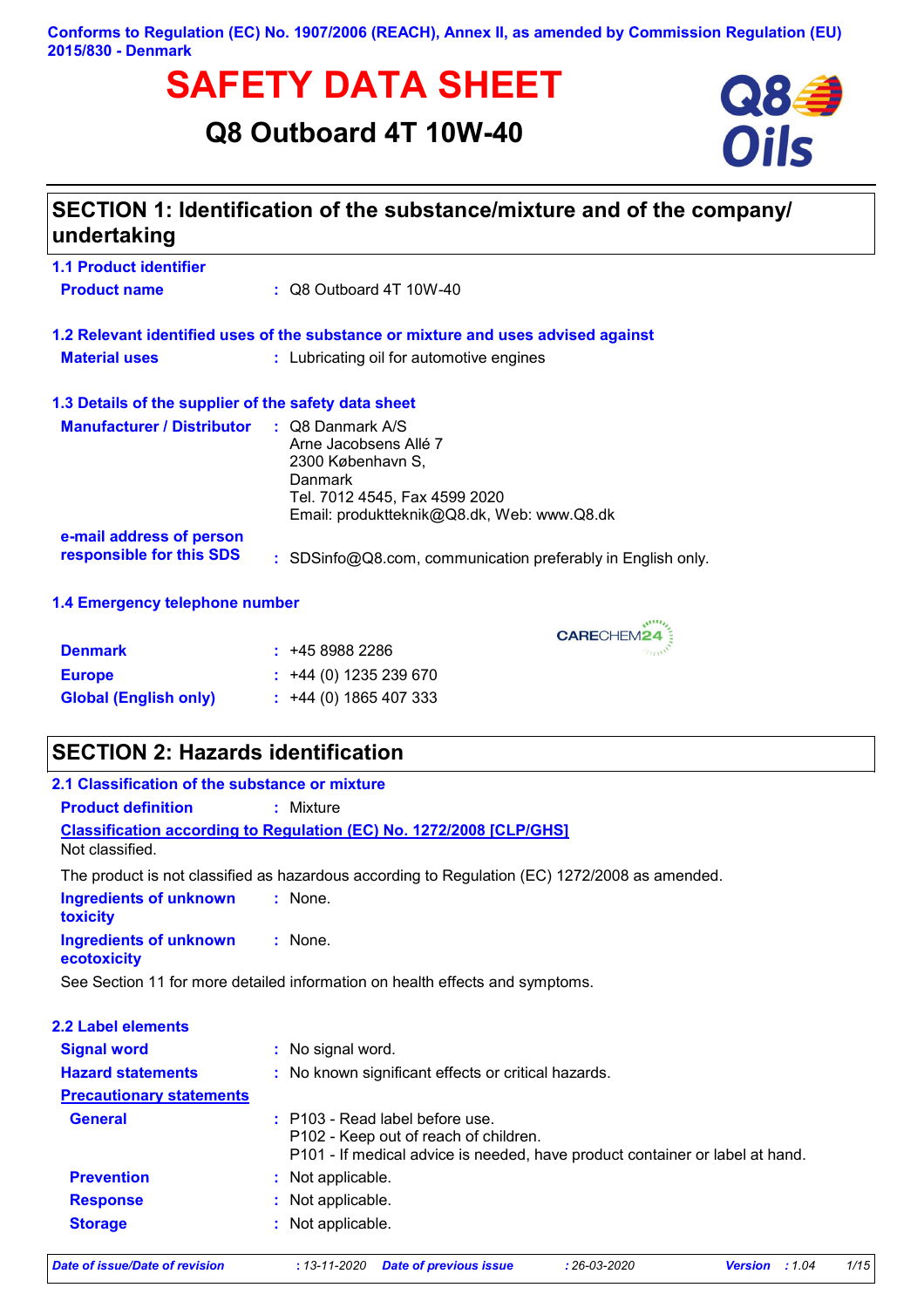## **SECTION 2: Hazards identification**

| <b>Disposal</b>                                                                                                                                                 | : Not applicable.                                                                          |
|-----------------------------------------------------------------------------------------------------------------------------------------------------------------|--------------------------------------------------------------------------------------------|
| <b>Supplemental label</b><br>elements                                                                                                                           | : Safety data sheet available on request.                                                  |
| <b>Annex XVII - Restrictions</b><br>on the manufacture,<br>placing on the market and<br>use of certain dangerous<br>substances, mixtures and<br><b>articles</b> | : Not applicable.                                                                          |
| <b>Special packaging requirements</b>                                                                                                                           |                                                                                            |
| <b>Containers to be fitted</b><br>with child-resistant<br>fastenings                                                                                            | : Not applicable.                                                                          |
| <b>Tactile warning of danger : Not applicable.</b>                                                                                                              |                                                                                            |
| <b>2.3 Other hazards</b>                                                                                                                                        |                                                                                            |
| <b>Product meets the criteria</b><br>for PBT or vPvB according<br>to Regulation (EC) No.<br><b>1907/2006, Annex XIII</b>                                        | : This mixture does not contain any substances that are assessed to be a PBT or a<br>vPvB. |
| Other hazards which do<br>not result in classification                                                                                                          | : Prolonged or repeated contact may dry skin and cause irritation.                         |

## **SECTION 3: Composition/information on ingredients**

| <b>Product/ingredient name</b>                                                                | <b>Identifiers</b>                                                                      | $\frac{9}{6}$        | <b>Regulation (EC) No.</b><br>1272/2008 [CLP]                                 | <b>Type</b>      | <b>Notes</b> |
|-----------------------------------------------------------------------------------------------|-----------------------------------------------------------------------------------------|----------------------|-------------------------------------------------------------------------------|------------------|--------------|
| Distillates (petroleum),<br>hydrotreated heavy paraffinic                                     | REACH #:<br>01-2119484627-25<br>EC: 265-157-1<br>CAS: 64742-54-7<br>Index: 649-467-00-8 | ≥50 - ≤75            | Not classified.                                                               | [2]              | L            |
| Distillates (petroleum),<br>hydrotreated light paraffinic                                     | REACH #:<br>01-2119487077-29<br>EC: 265-158-7<br>CAS: 64742-55-8                        | l≥10 - ≤25           | Asp. Tox. 1, H304                                                             | [1] [2]          | H-L          |
| Distillates (petroleum),<br>hydrotreated heavy paraffinic                                     | REACH #:<br>01-2119484627-25<br>EC: 265-157-1<br>CAS: 64742-54-7<br>Index: 649-467-00-8 | l≥10 - ≤25           | Asp. Tox. 1, H304                                                             | [1] [2]          | L            |
| Mineral oil<br>bis(nonylphenyl)amine                                                          | CAS:<br>REACH #:<br>01-2119488911-28<br>EC: 253-249-4<br>CAS: 36878-20-3                | $\leq 5$<br>$\leq$ 3 | Asp. Tox. 1, H304<br>Aquatic Chronic 4,<br>H413                               | [1] [2]<br>$[1]$ |              |
| Phosphorodithioic acid, mixed O,<br>O-bis(1,3-dimethylbutyl and iso-Pr)<br>esters, zinc salts | REACH #:<br>01-2119493626-26<br>EC: 283-392-8<br>CAS: 84605-29-8                        | 2.5                  | Skin Irrit. 2, H315<br>Eye Dam. 1, H318<br>Aquatic Chronic 2,<br>H411         | $[1]$            |              |
|                                                                                               |                                                                                         |                      | See Section 16 for<br>the full text of the H<br>statements declared<br>above. |                  |              |

\* CAS: 64742-54-7, 64742-55-8, 64742-56-9, 64742-65-0 The mineral oils in the product contain < 3% DMSO extract (IP 346).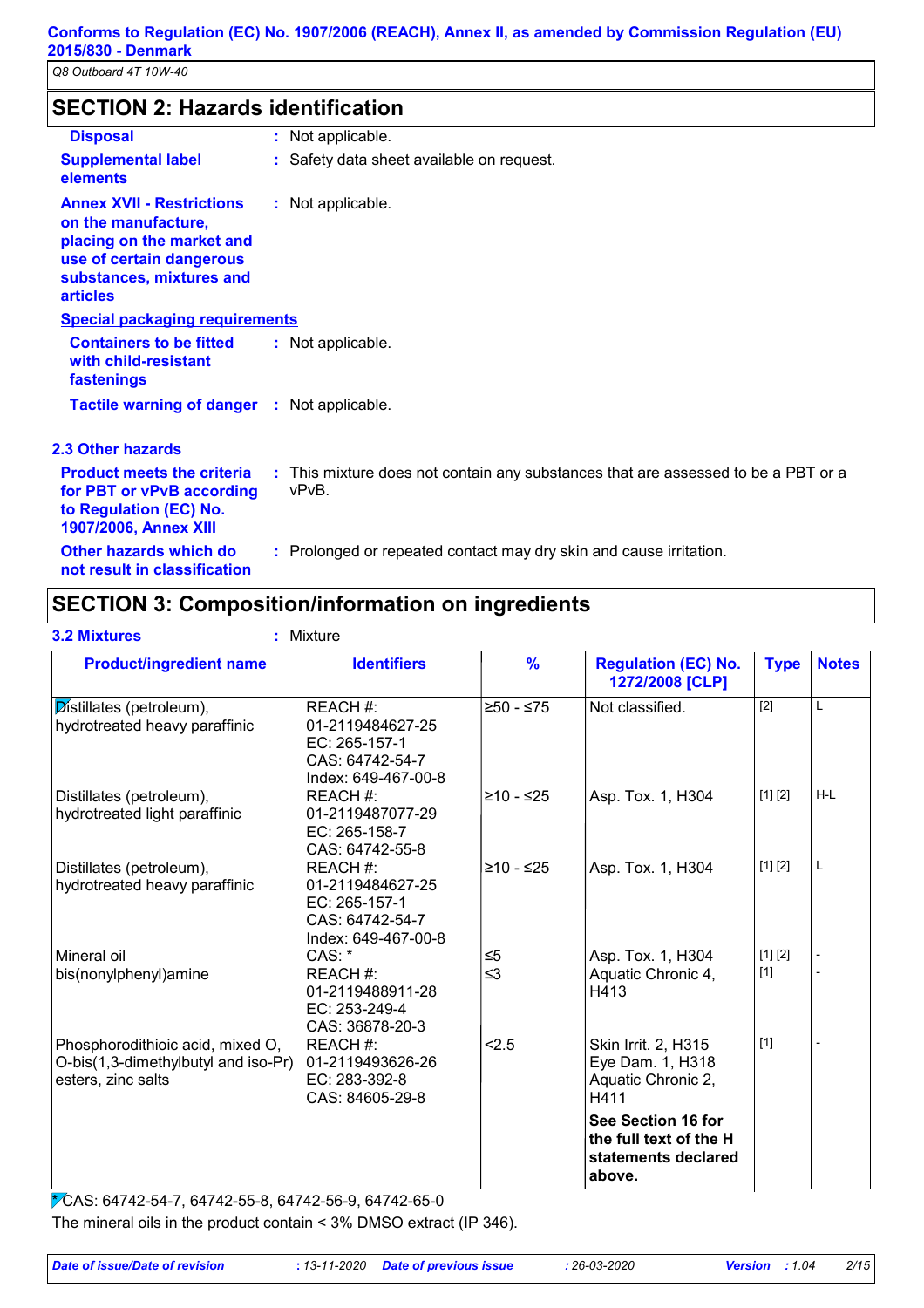*Q8 Outboard 4T 10W-40*

## **SECTION 3: Composition/information on ingredients**

There are no additional ingredients present which, within the current knowledge of the supplier and in the concentrations applicable, are classified as hazardous to health or the environment, are PBTs, vPvBs or Substances of equivalent concern, or have been assigned a workplace exposure limit and hence require reporting in this section.

#### **Type**

[1] Substance classified with a health or environmental hazard

- [2] Substance with a workplace exposure limit
- [3] Substance meets the criteria for PBT according to Regulation (EC) No. 1907/2006, Annex XIII
- [4] Substance meets the criteria for vPvB according to Regulation (EC) No. 1907/2006, Annex XIII
- [5] Substance of equivalent concern
- [6] Additional disclosure due to company policy

Occupational exposure limits, if available, are listed in Section 8.

## **SECTION 4: First aid measures**

#### **4.1 Description of first aid measures**

| <b>Eye contact</b>                | : Immediately flush eyes with plenty of water, occasionally lifting the upper and lower<br>eyelids. Check for and remove any contact lenses. Get medical attention.                                                                                                                                                                                       |
|-----------------------------------|-----------------------------------------------------------------------------------------------------------------------------------------------------------------------------------------------------------------------------------------------------------------------------------------------------------------------------------------------------------|
| <b>Inhalation</b>                 | : Remove victim to fresh air and keep at rest in a position comfortable for breathing.<br>Get medical attention if symptoms occur. In case of inhalation of decomposition<br>products in a fire, symptoms may be delayed. The exposed person may need to be<br>kept under medical surveillance for 48 hours.                                              |
| <b>Skin contact</b>               | : Wash skin thoroughly with soap and water or use recognized skin cleanser.<br>Remove contaminated clothing and shoes. Get medical attention if symptoms occur.                                                                                                                                                                                           |
| <b>Ingestion</b>                  | : Wash out mouth with water. Remove victim to fresh air and keep at rest in a<br>position comfortable for breathing. If material has been swallowed and the exposed<br>person is conscious, give small quantities of water to drink. Do not induce vomiting<br>unless directed to do so by medical personnel. Get medical attention if symptoms<br>occur. |
| <b>Protection of first-aiders</b> | : No action shall be taken involving any personal risk or without suitable training.                                                                                                                                                                                                                                                                      |

#### **4.2 Most important symptoms and effects, both acute and delayed**

#### **Over-exposure signs/symptoms**

| Eye contact         | : No specific data.                                                                |
|---------------------|------------------------------------------------------------------------------------|
| <b>Inhalation</b>   | : No specific data.                                                                |
| <b>Skin contact</b> | : Adverse symptoms may include the following:<br>irritation<br>dryness<br>cracking |
| <b>Ingestion</b>    | : No specific data.                                                                |

#### **4.3 Indication of any immediate medical attention and special treatment needed**

| <b>Notes to physician</b>  | : In case of inhalation of decomposition products in a fire, symptoms may be delayed.<br>The exposed person may need to be kept under medical surveillance for 48 hours. |
|----------------------------|--------------------------------------------------------------------------------------------------------------------------------------------------------------------------|
| <b>Specific treatments</b> | : No specific treatment.                                                                                                                                                 |

## **SECTION 5: Firefighting measures**

| 5.1 Extinguishing media<br><b>Suitable extinguishing</b><br>media | : Use dry chemical, $CO2$ , alcohol-resistant foam or water spray (fog). |
|-------------------------------------------------------------------|--------------------------------------------------------------------------|
| Unsuitable extinguishing<br>media                                 | : Do not use water jet.                                                  |
|                                                                   | 5.2 Special hazards arising from the substance or mixture                |

| <b>Hazards from the</b><br>substance or mixture | : In a fire or if heated, a pressure increase will occur and the container may burst. |
|-------------------------------------------------|---------------------------------------------------------------------------------------|
|                                                 |                                                                                       |

*Date of issue/Date of revision* **:** *13-11-2020 Date of previous issue : 26-03-2020 Version : 1.04 3/15*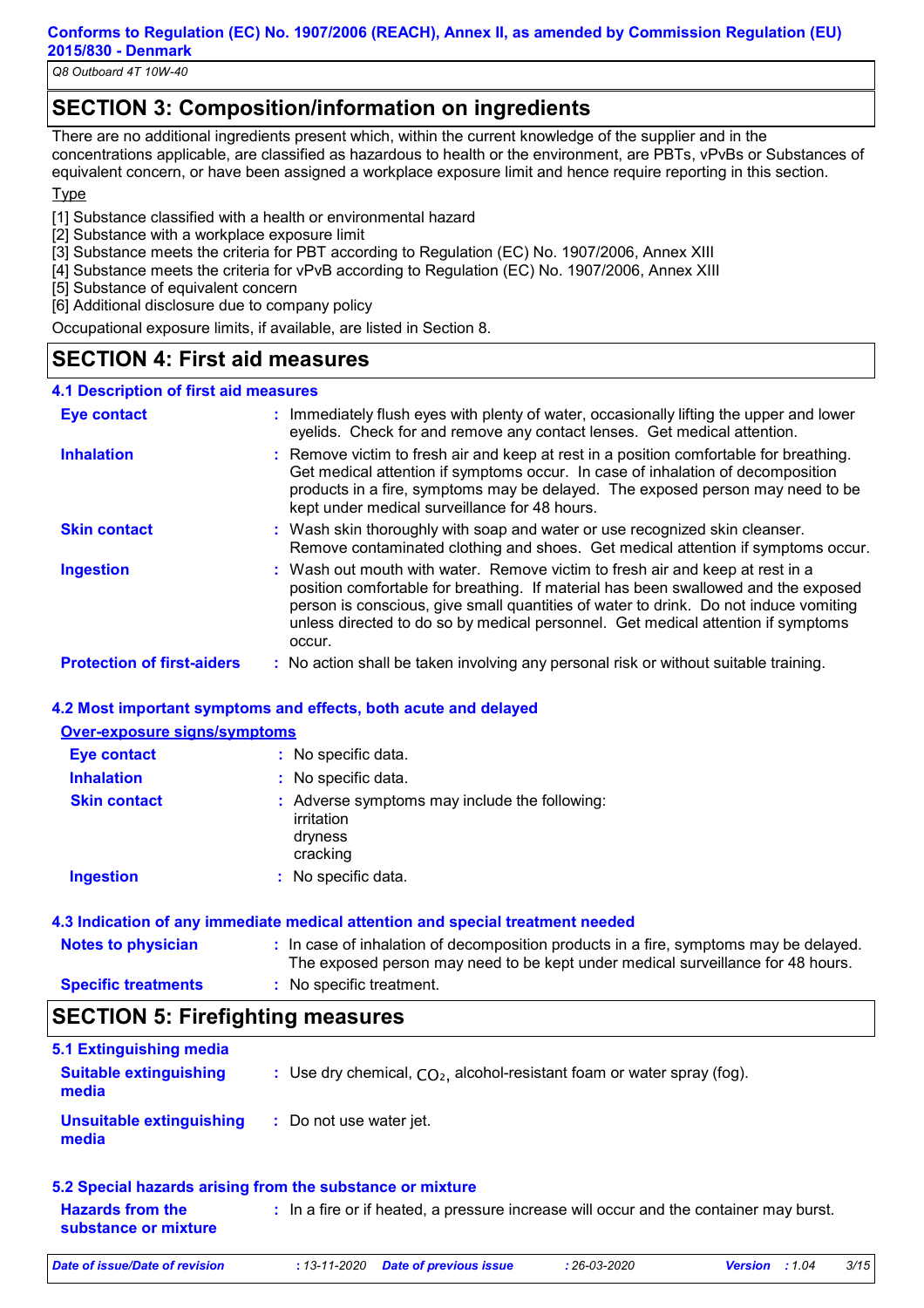## **SECTION 5: Firefighting measures**

| <b>Hazardous combustion</b><br>products                  | : Decomposition products may include the following materials:<br>carbon dioxide<br>carbon monoxide<br>nitrogen oxides<br>sulfur oxides<br>phosphorus oxides<br>metal oxide/oxides                                                                                                                                                                                     |
|----------------------------------------------------------|-----------------------------------------------------------------------------------------------------------------------------------------------------------------------------------------------------------------------------------------------------------------------------------------------------------------------------------------------------------------------|
| <b>5.3 Advice for firefighters</b>                       |                                                                                                                                                                                                                                                                                                                                                                       |
| <b>Special protective actions</b><br>for fire-fighters   | : Promptly isolate the scene by removing all persons from the vicinity of the incident if<br>there is a fire. No action shall be taken involving any personal risk or without<br>suitable training.                                                                                                                                                                   |
| <b>Special protective</b><br>equipment for fire-fighters | : Fire-fighters should wear appropriate protective equipment and self-contained<br>breathing apparatus (SCBA) with a full face-piece operated in positive pressure<br>mode. Clothing for fire-fighters (including helmets, protective boots and gloves)<br>conforming to European standard EN 469 will provide a basic level of protection for<br>chemical incidents. |

## **SECTION 6: Accidental release measures**

|                                                           | 6.1 Personal precautions, protective equipment and emergency procedures                                                                                                                                                                                                                                                                                                                                                                                                        |
|-----------------------------------------------------------|--------------------------------------------------------------------------------------------------------------------------------------------------------------------------------------------------------------------------------------------------------------------------------------------------------------------------------------------------------------------------------------------------------------------------------------------------------------------------------|
| For non-emergency<br>personnel                            | : No action shall be taken involving any personal risk or without suitable training.<br>Evacuate surrounding areas. Keep unnecessary and unprotected personnel from<br>entering. Do not touch or walk through spilled material. Put on appropriate<br>personal protective equipment.                                                                                                                                                                                           |
|                                                           | For emergency responders : If specialized clothing is required to deal with the spillage, take note of any<br>information in Section 8 on suitable and unsuitable materials. See also the<br>information in "For non-emergency personnel".                                                                                                                                                                                                                                     |
| <b>6.2 Environmental</b><br>precautions                   | : Avoid dispersal of spilled material and runoff and contact with soil, waterways,<br>drains and sewers. Inform the relevant authorities if the product has caused<br>environmental pollution (sewers, waterways, soil or air).                                                                                                                                                                                                                                                |
| 6.3 Methods and materials for containment and cleaning up |                                                                                                                                                                                                                                                                                                                                                                                                                                                                                |
| <b>Small spill</b>                                        | : Stop leak if without risk. Move containers from spill area. Dilute with water and mop<br>up if water-soluble. Alternatively, or if water-insoluble, absorb with an inert dry<br>material and place in an appropriate waste disposal container. Dispose of via a<br>licensed waste disposal contractor.                                                                                                                                                                       |
| <b>Large spill</b>                                        | : Stop leak if without risk. Move containers from spill area. Prevent entry into sewers,<br>water courses, basements or confined areas. Wash spillages into an effluent<br>treatment plant or proceed as follows. Contain and collect spillage with non-<br>combustible, absorbent material e.g. sand, earth, vermiculite or diatomaceous earth<br>and place in container for disposal according to local regulations. Dispose of via a<br>licensed waste disposal contractor. |
| <b>6.4 Reference to other</b><br><b>sections</b>          | : See Section 1 for emergency contact information.<br>See Section 8 for information on appropriate personal protective equipment.<br>See Section 13 for additional waste treatment information.                                                                                                                                                                                                                                                                                |
| АГАТІАН 7. Н.                                             | منائط المتمريض ومرا                                                                                                                                                                                                                                                                                                                                                                                                                                                            |

## **SECTION 7: Handling and storage**

The information in this section contains generic advice and guidance. The list of Identified Uses in Section 1 should be consulted for any available use-specific information provided in the Exposure Scenario(s).

#### **7.1 Precautions for safe handling**

**Protective measures :** Put on appropriate personal protective equipment (see Section 8).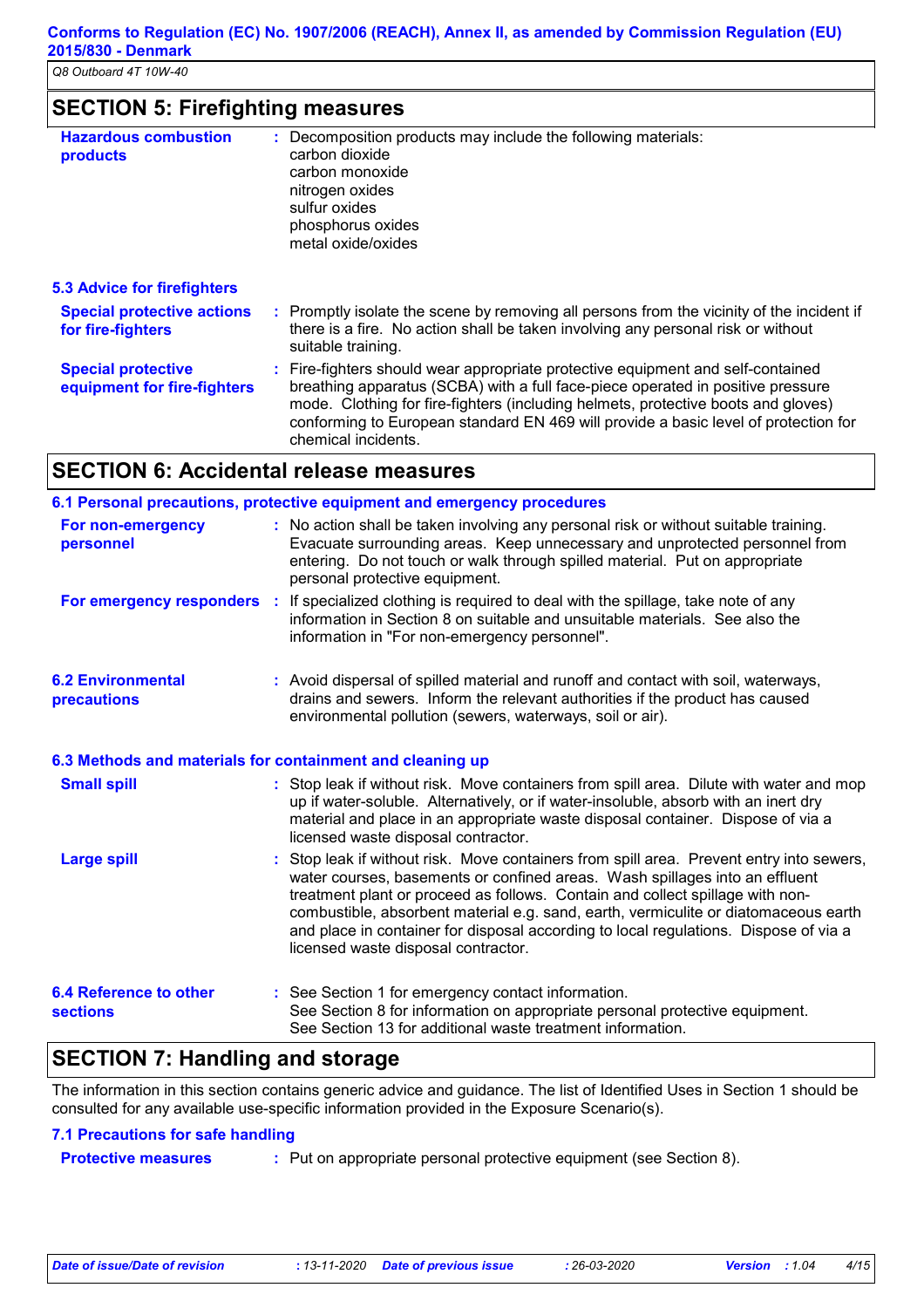### **SECTION 7: Handling and storage**

| <b>Advice on general</b> | : Eating, drinking and smoking should be prohibited in areas where this material is |
|--------------------------|-------------------------------------------------------------------------------------|
| occupational hygiene     | handled, stored and processed. Workers should wash hands and face before            |
|                          | eating, drinking and smoking. Remove contaminated clothing and protective           |
|                          | equipment before entering eating areas. See also Section 8 for additional           |
|                          | information on hygiene measures.                                                    |

#### **7.2 Conditions for safe storage, including any incompatibilities**

Store in accordance with local regulations. Store in original container protected from direct sunlight in a dry, cool and well-ventilated area, away from incompatible materials (see Section 10) and food and drink. Keep container tightly closed and sealed until ready for use. Containers that have been opened must be carefully resealed and kept upright to prevent leakage. Do not store in unlabeled containers. Use appropriate containment to avoid environmental contamination. See Section 10 for incompatible materials before handling or use.

#### **7.3 Specific end use(s)**

| <b>Recommendations</b>                                | : Not available. |
|-------------------------------------------------------|------------------|
| <b>Industrial sector specific</b><br><b>solutions</b> | : Not available. |

## **SECTION 8: Exposure controls/personal protection**

The information in this section contains generic advice and guidance. Information is provided based on typical anticipated uses of the product. Additional measures might be required for bulk handling or other uses that could significantly increase worker exposure or environmental releases.

#### **8.1 Control parameters**

#### **Occupational exposure limits**

| <b>Product/ingredient name</b>                                                                                                                                        | <b>Exposure limit values</b>                                                                                                                                                                                                                                                                              |
|-----------------------------------------------------------------------------------------------------------------------------------------------------------------------|-----------------------------------------------------------------------------------------------------------------------------------------------------------------------------------------------------------------------------------------------------------------------------------------------------------|
| Distillates (petroleum), hydrotreated heavy<br>paraffinic<br>Distillates (petroleum), hydrotreated light<br>paraffinic<br>Distillates (petroleum), hydrotreated heavy | <b>Working Environment Authority (Denmark, 5/2018).</b><br>TWA: 1 mg/m <sup>3</sup> 8 hours. Form: mist and particles<br><b>Working Environment Authority (Denmark, 5/2018).</b><br>TWA: 1 mg/m <sup>3</sup> 8 hours. Form: mist and particles<br><b>Working Environment Authority (Denmark, 5/2018).</b> |
| paraffinic<br>Mineral oil                                                                                                                                             | TWA: 1 mg/m <sup>3</sup> 8 hours. Form: mist and particles<br><b>Working Environment Authority (Denmark, 10/2012).</b><br>TWA: 1 mg/m <sup>3</sup> 8 hours. Form: mist and particles                                                                                                                      |

**Recommended monitoring procedures :** If this product contains ingredients with exposure limits, personal, workplace atmosphere or biological monitoring may be required to determine the effectiveness of the ventilation or other control measures and/or the necessity to use respiratory protective equipment. Reference should be made to monitoring standards, such as the following: European Standard EN 689 (Workplace atmospheres - Guidance for the assessment of exposure by inhalation to chemical agents for comparison with limit values and measurement strategy) European Standard EN 14042 (Workplace atmospheres - Guide for the application and use of procedures for the assessment of exposure to chemical and biological agents) European Standard EN 482 (Workplace atmospheres - General requirements for the performance of procedures for the measurement of chemical agents) Reference to national guidance documents for methods for the determination of hazardous substances will also be required.

#### **DNELs/DMELs**

| <b>Product/ingredient name</b>                                          | <b>Type</b> | <b>Exposure</b>  | <b>Value</b>                   | <b>Population</b>     | <b>Effects</b> |
|-------------------------------------------------------------------------|-------------|------------------|--------------------------------|-----------------------|----------------|
| bis(nonylphenyl)amine                                                   | <b>DNEL</b> | Long term Oral   | $0.25$ mg/<br>kg bw/day        | General<br>population | Systemic       |
|                                                                         | <b>DNEL</b> | Long term Dermal | $2.5 \text{ mg/kg}$<br>bw/day  | General<br>population | Systemic       |
|                                                                         | <b>DNEL</b> | Long term Dermal | 5 mg/kg<br>bw/day              | Workers               | Systemic       |
| Phosphorodithioic acid, mixed O,O-<br>bis(1,3-dimethylbutyl and iso-Pr) | <b>DNEL</b> | Long term Oral   | $0.24 \text{ mg}$<br>kg bw/day | General<br>population | Systemic       |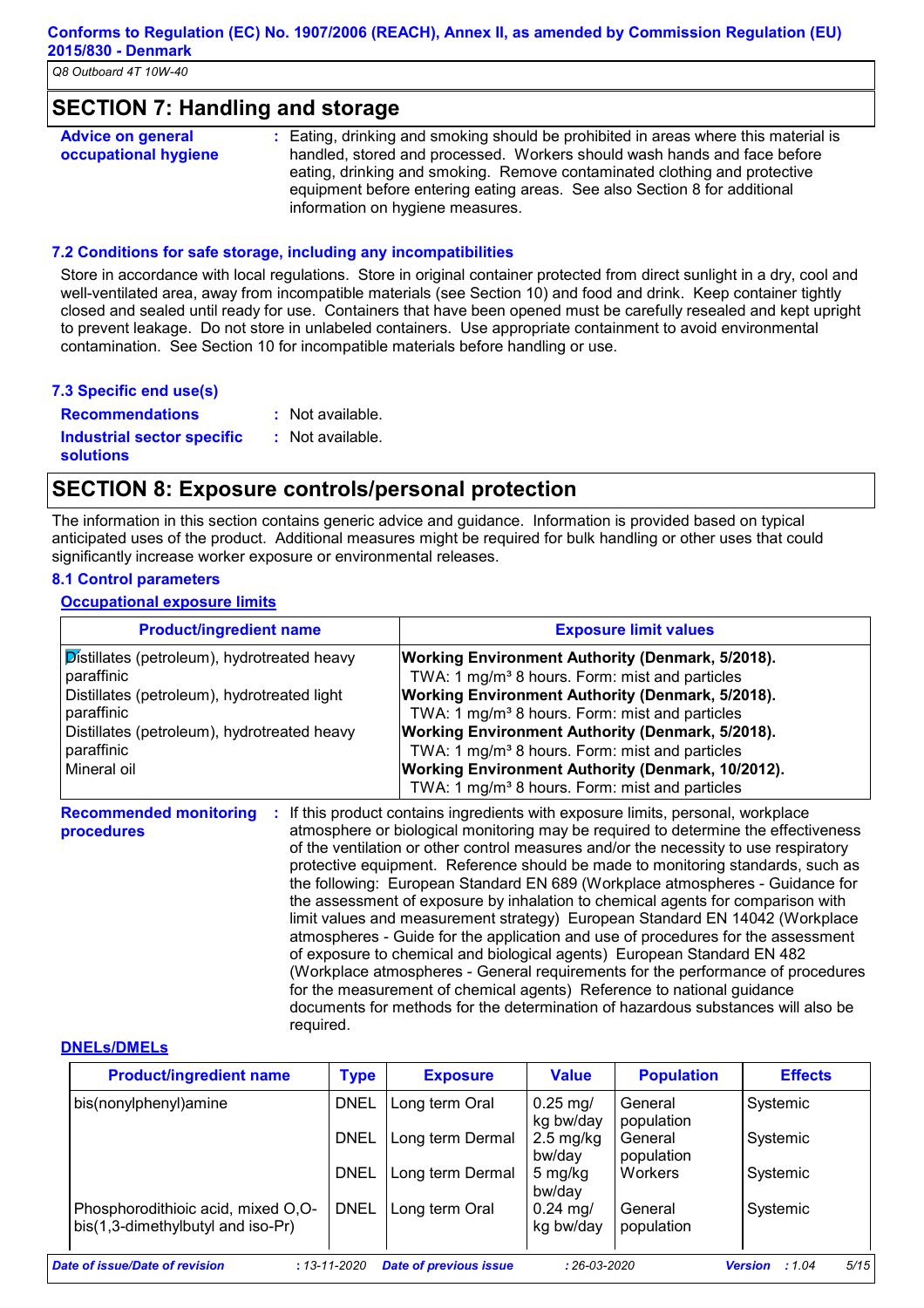## **SECTION 8: Exposure controls/personal protection**

| esters, zinc salts |             |                         |                                  |                       |          |
|--------------------|-------------|-------------------------|----------------------------------|-----------------------|----------|
|                    | <b>DNEL</b> | Long term<br>Inhalation | 2.11 mg/m <sup>3</sup> General   | population            | Systemic |
|                    | <b>DNEL</b> | Long term Dermal        | $6.1$ mg/kg<br>bw/day            | General<br>population | Systemic |
|                    | <b>DNEL</b> | Long term<br>Inhalation | 8.31 mg/m <sup>3</sup>   Workers |                       | Systemic |
|                    | <b>DNEL</b> | Long term Dermal        | 12.1 mg/<br>kg bw/day            | Workers               | Systemic |

#### **PNECs**

No PNECs available.

#### **Hand protection** Based on the hazard and potential for exposure, select a respirator that meets the appropriate standard or certification. Respirators must be used according to a respiratory protection program to ensure proper fitting, training, and other important aspects of use. Recommended: Boiling point > 65 °C: A1; Boiling point < 65 °C: AX1; Hot material: A1P2. Chemical-resistant, impervious gloves complying with an approved standard should **:** be worn at all times when handling chemical products if a risk assessment indicates this is necessary. Wear suitable gloves tested to EN374. Recommended: < 1 hour (breakthrough time): nitrile rubber 0.17 mm. Safety eyewear complying with an approved standard should be used when a risk **:** assessment indicates this is necessary to avoid exposure to liquid splashes, mists, gases or dusts. If contact is possible, the following protection should be worn, unless the assessment indicates a higher degree of protection: safety glasses with side-shields. **Eye/face protection Respiratory protection : Skin protection** Personal protective equipment for the body should be selected based on the task being performed and the risks involved and should be approved by a specialist before handling this product. **Other skin protection :** Appropriate footwear and any additional skin protection measures should be **Environmental exposure controls :** Emissions from ventilation or work process equipment should be checked to ensure they comply with the requirements of environmental protection legislation. In some cases, fume scrubbers, filters or engineering modifications to the process equipment will be necessary to reduce emissions to acceptable levels. **Appropriate engineering controls :** Good general ventilation should be sufficient to control worker exposure to airborne contaminants. : Wash hands, forearms and face thoroughly after handling chemical products, before eating, smoking and using the lavatory and at the end of the working period. Appropriate techniques should be used to remove potentially contaminated clothing. Wash contaminated clothing before reusing. Ensure that eyewash stations and safety showers are close to the workstation location. **8.2 Exposure controls Hygiene measures : Individual protection measures Body protection :** selected based on the task being performed and the risks involved and should be approved by a specialist before handling this product.

## **SECTION 9: Physical and chemical properties**

#### **9.1 Information on basic physical and chemical properties**

| Date of issue/Date of revision | <b>Date of previous issue</b><br>$: 13 - 11 - 2020$ | $: 26 - 03 - 2020$ | <b>Version</b><br>:1.04 | 6/15 |
|--------------------------------|-----------------------------------------------------|--------------------|-------------------------|------|
| pH                             | : Not available.                                    |                    |                         |      |
| <b>Odor threshold</b>          | : Not available.                                    |                    |                         |      |
| <b>Odor</b>                    | : Hydrocarbon.                                      |                    |                         |      |
| <b>Color</b>                   | : Brown. [Light]                                    |                    |                         |      |
| <b>Appearance</b>              | $:$ Clear.                                          |                    |                         |      |
| <b>Physical state</b>          | : Liquid. [Oily liquid.]                            |                    |                         |      |
| <b>Appearance</b>              |                                                     |                    |                         |      |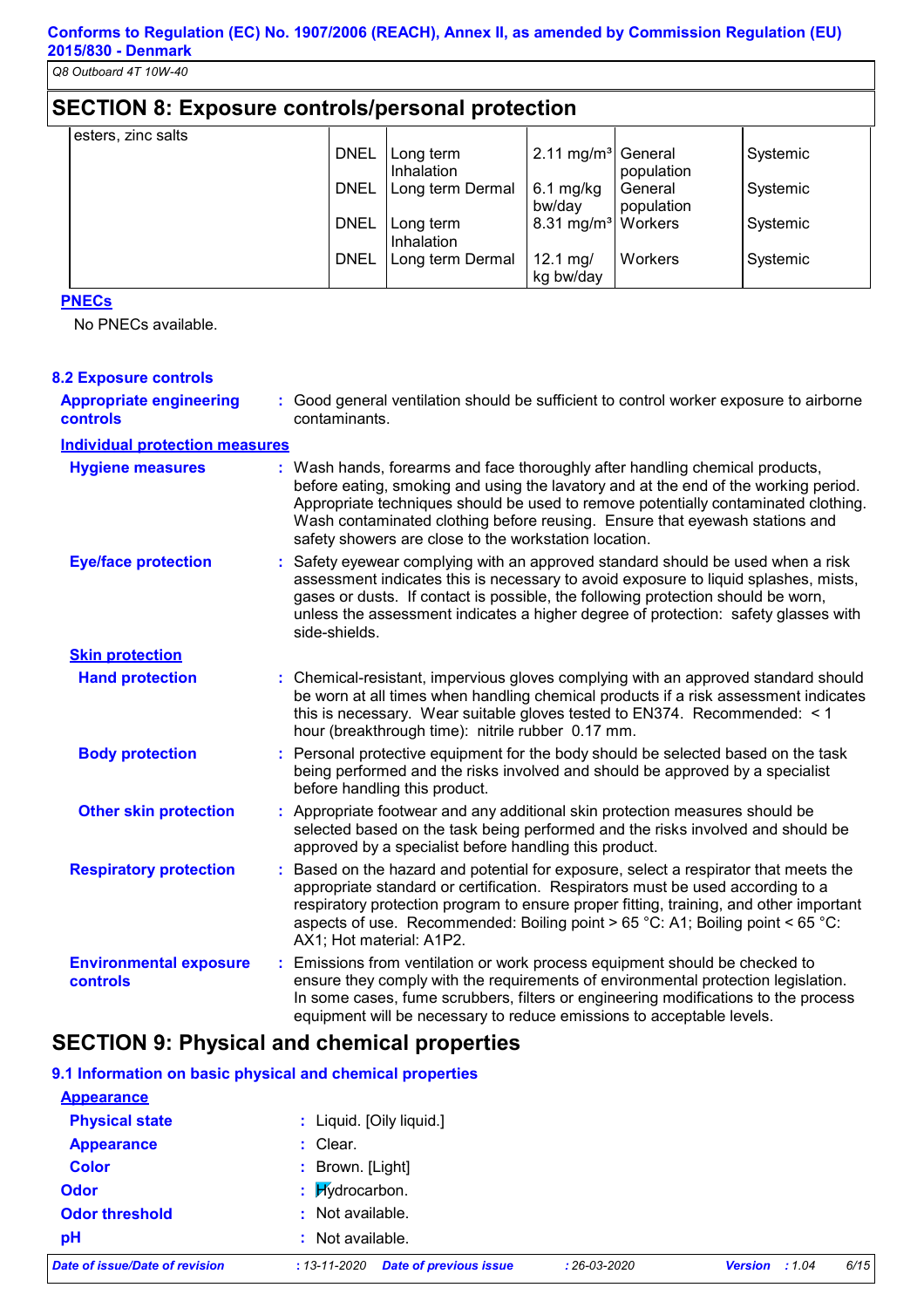*Q8 Outboard 4T 10W-40*

| <b>Melting point/freezing point</b>                        | $: -36^{\circ}$ C                                                                    |
|------------------------------------------------------------|--------------------------------------------------------------------------------------|
| Initial boiling point and<br>boiling range                 | $: >300^{\circ}C$                                                                    |
| <b>Flash point</b>                                         | $\frac{1}{2}$ $\sqrt{2}$ (osed cup: 220°C [ASTM D93.]<br>Open cup: 222°C [ASTM D92.] |
| <b>Evaporation rate</b>                                    | : Not available.                                                                     |
| <b>Flammability (solid, gas)</b>                           | : Not applicable.                                                                    |
| <b>Upper/lower flammability or</b><br>explosive limits     | $:$ Not available.                                                                   |
| <b>Vapor pressure</b>                                      | $:$ <0.01 kPa [room temperature]                                                     |
| <b>Vapor density</b>                                       | : Not available.                                                                     |
| <b>Density</b>                                             | : $\boxed{0.87}$ g/cm <sup>3</sup> [15°C]                                            |
| <b>Solubility(ies)</b>                                     | : Insoluble in the following materials: cold water and hot water.                    |
| Partition coefficient: n-octanol/: Not available.<br>water |                                                                                      |
| <b>Auto-ignition temperature</b>                           | $: >300^{\circ}C$                                                                    |
| <b>Decomposition temperature</b>                           | : Not available.                                                                     |
| Viscosity (40°C)                                           | : 92.7 cSt                                                                           |
| Viscosity (100°C)                                          | $: 13.8 \text{ cSt}$                                                                 |
| <b>Explosive properties</b>                                | : Not applicable.                                                                    |
| <b>Oxidizing properties</b>                                | : Not applicable.                                                                    |

#### **9.2 Other information**

## **SECTION 10: Stability and reactivity**

| <b>10.1 Reactivity</b>                            | : No specific test data related to reactivity available for this product or its ingredients.              |
|---------------------------------------------------|-----------------------------------------------------------------------------------------------------------|
| <b>10.2 Chemical stability</b>                    | : The product is stable.                                                                                  |
| <b>10.3 Possibility of</b><br>hazardous reactions | : Under normal conditions of storage and use, hazardous reactions will not occur.                         |
| <b>10.4 Conditions to avoid</b>                   | : No specific data.                                                                                       |
| <b>10.5 Incompatible materials</b>                | : Reactive or incompatible with the following materials:<br>Strong oxidizing materials                    |
| <b>10.6 Hazardous</b><br>decomposition products   | : Under normal conditions of storage and use, hazardous decomposition products<br>should not be produced. |

## **SECTION 11: Toxicological information**

#### **11.1 Information on toxicological effects**

**Acute toxicity**

|                                     | <b>Product/ingredient name</b><br><b>Species</b><br><b>Result</b> |                        | <b>Exposure</b> |  |
|-------------------------------------|-------------------------------------------------------------------|------------------------|-----------------|--|
| LC50 Inhalation Dusts and<br>lmists | Rat                                                               | 3900 mg/m <sup>3</sup> | 4 hours         |  |
| LD50 Dermal                         | Rabbit - Male.<br>Female                                          | >5000 mg/kg            |                 |  |
| LD50 Oral                           | Rat - Male,<br>Female                                             | >5000 mg/kg            |                 |  |
| LC50 Inhalation Dusts and<br>mists  | Rat - Male,<br>Female                                             | $5.53 \,\mathrm{mg/l}$ | 4 hours         |  |
| LD50 Dermal                         | Rabbit                                                            | >5000 mg/kg            |                 |  |
|                                     |                                                                   |                        |                 |  |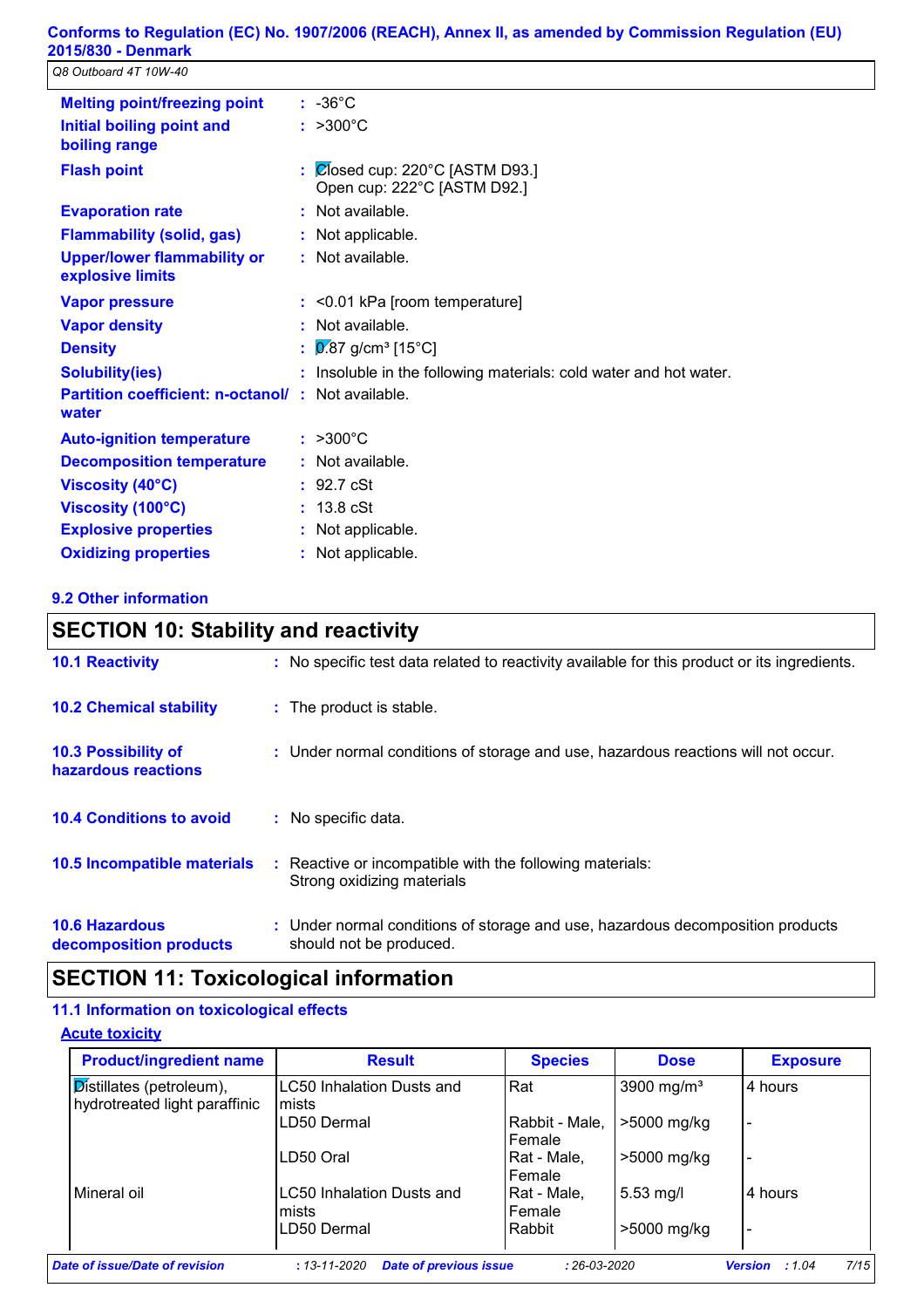*Q8 Outboard 4T 10W-40*

#### **SECTION 11: Toxicological information**  $\vert$ LD50 Oral  $\vert$ Rat  $\vert$ >5000 mg/kg Phosphorodithioic acid, mixed O,O-bis (1,3-dimethylbutyl and iso-Pr) esters, zinc salts LD50 Oral Rat 3.2 g/kg

**Conclusion/Summary :** Not available.

### **Acute toxicity estimates**

| <b>Product/ingredient name</b>                                                                                 | Oral (mg/<br>kg) | <b>Dermal</b><br>(mg/kg) | <b>Inhalation</b><br>(gases)<br>(ppm) | (vapors)<br>(mg/l) | <b>Inhalation Inhalation</b><br>(dusts<br>and mists)<br>(mg/l) |
|----------------------------------------------------------------------------------------------------------------|------------------|--------------------------|---------------------------------------|--------------------|----------------------------------------------------------------|
| l Mineral oil<br>Phosphorodithioic acid, mixed O,O-bis<br>$(1,3$ -dimethylbutyl and iso-Pr) esters, zinc salts | N/A<br>3200      | N/A<br>N/A               | N/A<br>N/A                            | N/A<br>N/A         | 5.53<br>N/A                                                    |

#### **Irritation/Corrosion**

| <b>Product/ingredient name</b>                            | <b>Result</b>                         | <b>Species</b> | <b>Score</b> | <b>Exposure</b> | <b>Observation</b> |
|-----------------------------------------------------------|---------------------------------------|----------------|--------------|-----------------|--------------------|
| Distillates (petroleum),<br>hydrotreated light paraffinic | Skin - Erythema/Eschar                | Rabbit         | 0.17         | 72 hours        | 7 days             |
|                                                           | Skin - Edema                          | Rabbit         | 0            | 172 hours       | 7 days             |
|                                                           | Eyes - Iris lesion                    | Rabbit         | 0            | l48 hours       | 72 hours           |
|                                                           | Eyes - Redness of the<br>conjunctivae | Rabbit         | 0.33         | 48 hours        | 72 hours           |
| Mineral oil                                               | Skin - Erythema/Eschar                | Rabbit         | 0.17         | 72 hours        | 7 days             |
|                                                           | Skin - Edema                          | Rabbit         | 0            | 72 hours        | 7 days             |
|                                                           | Eyes - Iris lesion                    | Rabbit         | 0            | l48 hours       | 72 hours           |
|                                                           | Eyes - Redness of the<br>conjunctivae | Rabbit         | 0.33         | l48 hours       | 72 hours           |

#### **Conclusion/Summary :** Not available.

#### **Sensitization**

| <b>Product/ingredient name</b>                                         | <b>Route of</b><br>exposure | <b>Species</b> | <b>Result</b>   |
|------------------------------------------------------------------------|-----------------------------|----------------|-----------------|
| $\mathcal{D}$ istillates (petroleum),<br>hydrotreated light paraffinic | skin                        | Guinea pig     | Not sensitizing |
| Mineral oil                                                            | skin                        | Guinea pig     | Not sensitizing |

#### **Conclusion/Summary :** Not available.

**Mutagenicity**

| <b>Product/ingredient name</b>                            | Test                                                     | <b>Experiment</b>                                                 | <b>Result</b> |
|-----------------------------------------------------------|----------------------------------------------------------|-------------------------------------------------------------------|---------------|
| Distillates (petroleum),<br>hydrotreated light paraffinic | 474 Mammalian<br>Erythrocyte<br><b>Micronucleus Test</b> | Experiment: In vivo<br>Subject: Mammalian-Animal<br>Cell: Somatic | Negative      |
| Mineral oil                                               | 474 Mammalian<br>Erythrocyte<br><b>Micronucleus Test</b> | Experiment: In vivo<br>Subject: Mammalian-Animal<br>Cell: Somatic | Negative      |

**Conclusion/Summary :** Not available.

**Carcinogenicity**

| <b>Product/ingredient name</b>                                            | <b>Result</b>          | <b>Species</b>     | <b>Dose</b> | <b>Exposure</b> |
|---------------------------------------------------------------------------|------------------------|--------------------|-------------|-----------------|
| $\sqrt{\text{Distillates}}$ (petroleum),<br>hydrotreated light paraffinic | Negative - Dermal - TC | Mouse - Female     |             | 78 weeks        |
| Mineral oil                                                               | Negative - Dermal - TC | Mouse - Female   - |             | 78 weeks        |
| <b>Conclusion/Summary</b>                                                 | : Not available.       |                    |             |                 |

**Reproductive toxicity**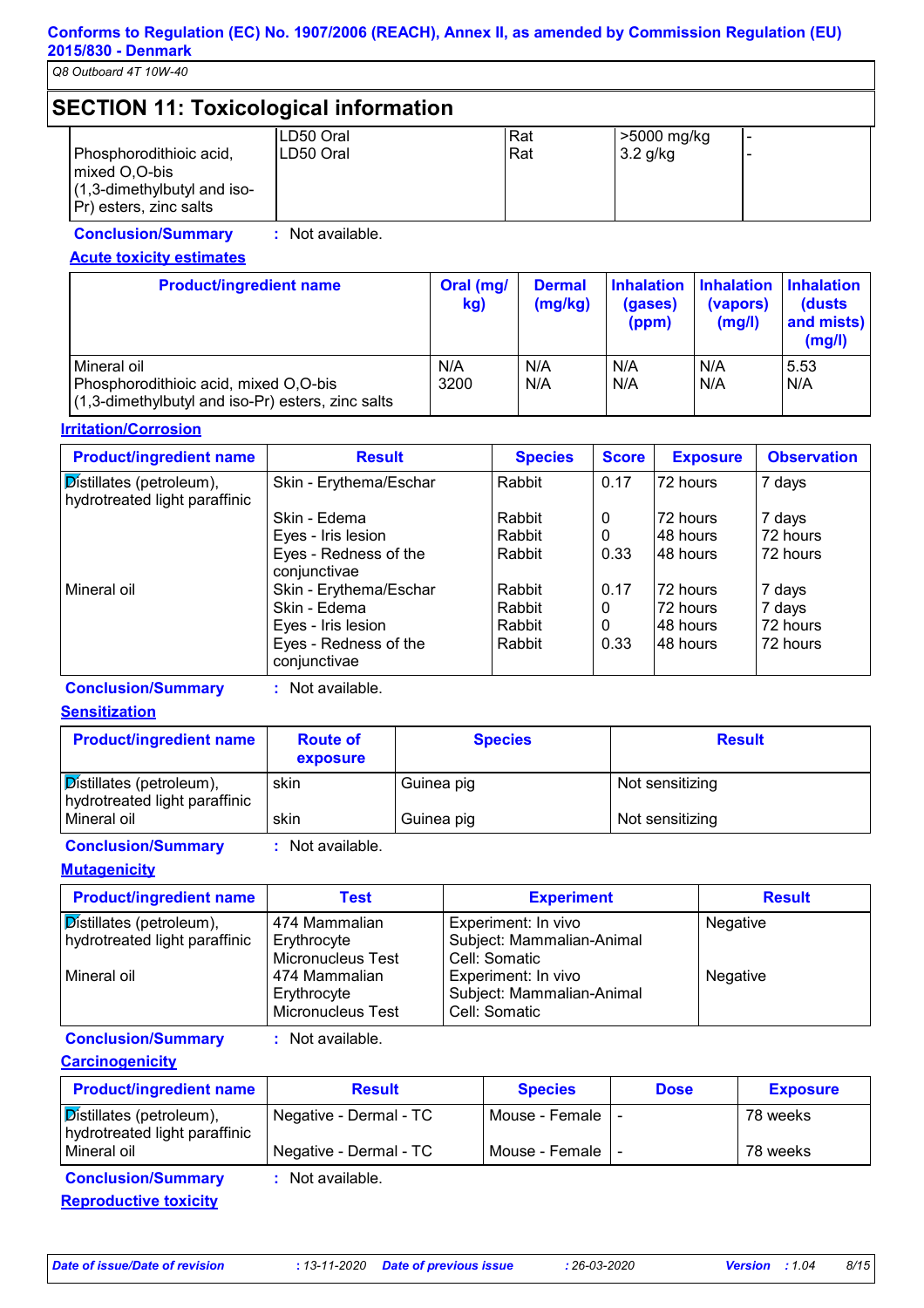*Q8 Outboard 4T 10W-40*

## **SECTION 11: Toxicological information**

| <b>Product/ingredient name</b>                            | <b>Maternal</b><br>toxicity | <b>Fertility</b> | Development<br>toxin | <b>Species</b>     | <b>Dose</b>                    | <b>Exposure</b> |
|-----------------------------------------------------------|-----------------------------|------------------|----------------------|--------------------|--------------------------------|-----------------|
| Distillates (petroleum),<br>hydrotreated light paraffinic | Negative                    | Negative         | <b>Negative</b>      | Rat - Male, Female | <b>Oral:</b><br>1000 mg/<br>kg |                 |
| Mineral oil                                               | Negative                    | Negative         | <b>Negative</b>      | Rat - Male, Female | Oral:<br>1000 mg/<br>kg        |                 |

### **Conclusion/Summary :** Not available.

#### **Teratogenicity**

| <b>Product/ingredient name</b>                            | <b>Result</b>     | <b>Species</b> | <b>Dose</b> | <b>Exposure</b> |
|-----------------------------------------------------------|-------------------|----------------|-------------|-----------------|
| Distillates (petroleum),<br>hydrotreated light paraffinic | Negative - Dermal | Rat            | 2000 mg/kg  | 7 days per week |
| Mineral oil                                               | Negative - Dermal | Rat            | 2000 mg/kg  | 7 days per week |
| $\sim$ $\sim$ $\sim$ $\sim$ $\sim$                        |                   |                |             |                 |

**Conclusion/Summary :** Not available.

#### **Specific target organ toxicity (single exposure)**

Not available.

#### **Specific target organ toxicity (repeated exposure)**

Not available.

#### **Aspiration hazard**

| <b>Product/ingredient name</b>                                | <b>Result</b>                         |
|---------------------------------------------------------------|---------------------------------------|
| <b>Distillates (petroleum), hydrotreated light paraffinic</b> | <b>ASPIRATION HAZARD - Category 1</b> |
| Distillates (petroleum), hydrotreated heavy paraffinic        | <b>ASPIRATION HAZARD - Category 1</b> |
| l Mineral oil                                                 | <b>ASPIRATION HAZARD - Category 1</b> |

#### **Information on the likely routes of exposure**

| <b>Potential acute health effects</b> |                                                                 |
|---------------------------------------|-----------------------------------------------------------------|
| <b>Eye contact</b>                    | : No known significant effects or critical hazards.             |
| <b>Inhalation</b>                     | : No known significant effects or critical hazards.             |
| <b>Skin contact</b>                   | : Defatting to the skin. May cause skin dryness and irritation. |
| <b>Ingestion</b>                      | : No known significant effects or critical hazards.             |

#### **Symptoms related to the physical, chemical and toxicological characteristics**

Not available. **:**

| <b>Eye contact</b>  | : No specific data.                                                                |
|---------------------|------------------------------------------------------------------------------------|
| <b>Inhalation</b>   | : No specific data.                                                                |
| <b>Skin contact</b> | : Adverse symptoms may include the following:<br>irritation<br>dryness<br>cracking |
| <b>Ingestion</b>    | : No specific data.                                                                |

#### **Delayed and immediate effects and also chronic effects from short and long term exposure Short term exposure Long term exposure Potential immediate effects Potential delayed effects : :** Not available. **Potential immediate effects :** Not available. : Not available.

*Date of issue/Date of revision* **:** *13-11-2020 Date of previous issue : 26-03-2020 Version : 1.04 9/15*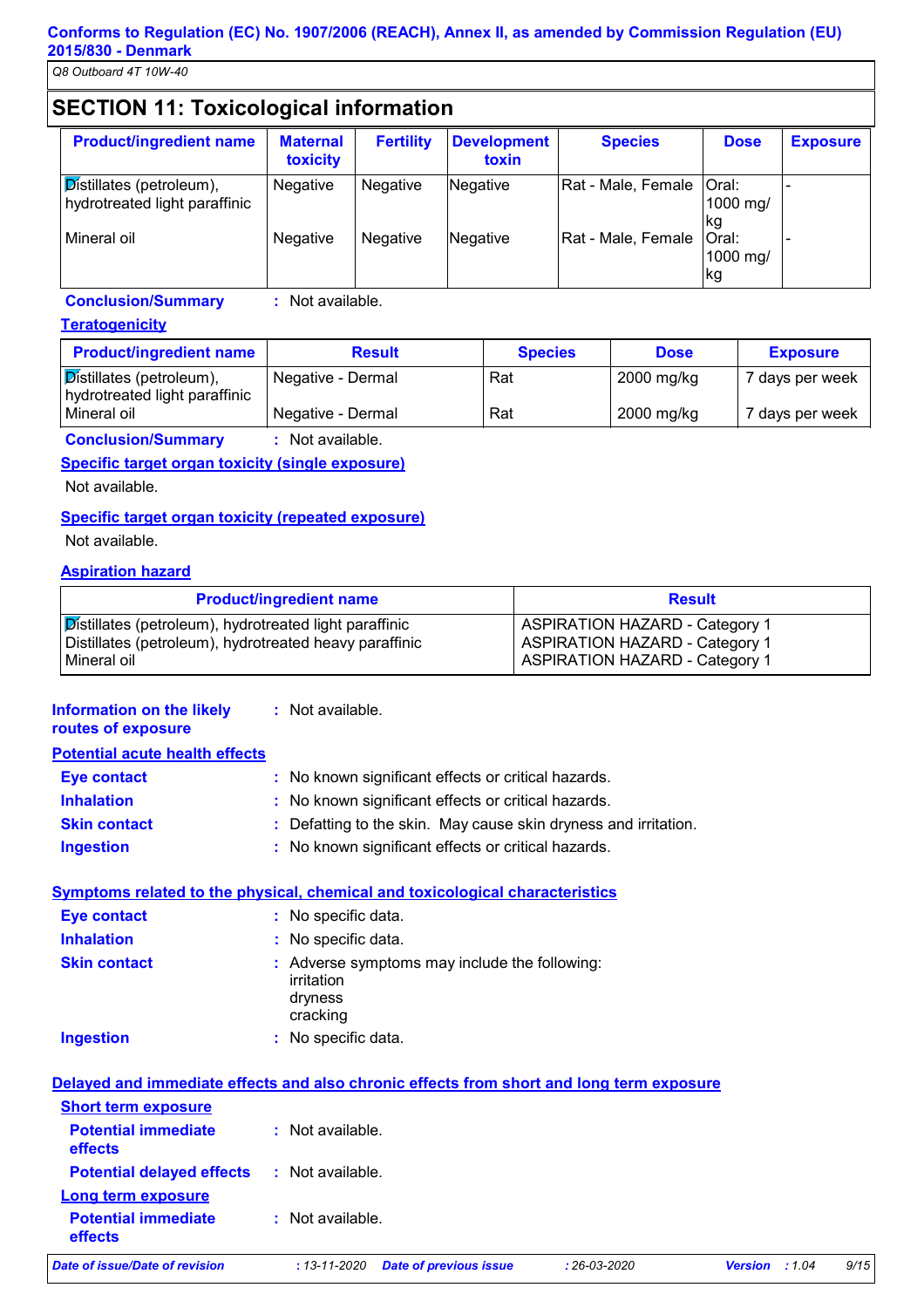## **SECTION 11: Toxicological information**

**Potential delayed effects :** : Not available.

**Potential chronic health effects**

| <b>Result</b>                                                                                              | <b>Species</b>                                                                                               | <b>Dose</b>                                                     | <b>Exposure</b>                                                                                                                                                                                                                                                   |  |
|------------------------------------------------------------------------------------------------------------|--------------------------------------------------------------------------------------------------------------|-----------------------------------------------------------------|-------------------------------------------------------------------------------------------------------------------------------------------------------------------------------------------------------------------------------------------------------------------|--|
| Sub-chronic NOAEL Oral                                                                                     | Rat - Male,                                                                                                  | $≥2000$ mg/kg                                                   | 13 weeks; 5                                                                                                                                                                                                                                                       |  |
|                                                                                                            |                                                                                                              |                                                                 | days per week                                                                                                                                                                                                                                                     |  |
|                                                                                                            |                                                                                                              |                                                                 | 13 weeks; 5                                                                                                                                                                                                                                                       |  |
|                                                                                                            |                                                                                                              |                                                                 | hours per day<br>4 weeks; 5 days                                                                                                                                                                                                                                  |  |
|                                                                                                            |                                                                                                              |                                                                 | per week                                                                                                                                                                                                                                                          |  |
| Sub-chronic NOAEL Oral                                                                                     |                                                                                                              |                                                                 | 13 weeks; 5                                                                                                                                                                                                                                                       |  |
|                                                                                                            | Female                                                                                                       |                                                                 | days per week                                                                                                                                                                                                                                                     |  |
| Sub-acute LOAEL Oral                                                                                       | Rat - Male                                                                                                   | $125 \text{ mg/kg}$                                             | 13 weeks; 5                                                                                                                                                                                                                                                       |  |
|                                                                                                            |                                                                                                              |                                                                 | hours per day                                                                                                                                                                                                                                                     |  |
|                                                                                                            |                                                                                                              |                                                                 | 4 weeks; 5 days                                                                                                                                                                                                                                                   |  |
|                                                                                                            |                                                                                                              |                                                                 | per week                                                                                                                                                                                                                                                          |  |
| : Not available.                                                                                           |                                                                                                              |                                                                 |                                                                                                                                                                                                                                                                   |  |
| : Prolonged or repeated contact can defat the skin and lead to irritation, cracking and/<br>or dermatitis. |                                                                                                              |                                                                 |                                                                                                                                                                                                                                                                   |  |
| : No known significant effects or critical hazards.                                                        |                                                                                                              |                                                                 |                                                                                                                                                                                                                                                                   |  |
|                                                                                                            |                                                                                                              |                                                                 |                                                                                                                                                                                                                                                                   |  |
|                                                                                                            |                                                                                                              |                                                                 |                                                                                                                                                                                                                                                                   |  |
|                                                                                                            |                                                                                                              |                                                                 |                                                                                                                                                                                                                                                                   |  |
| : No known significant effects or critical hazards.                                                        |                                                                                                              |                                                                 |                                                                                                                                                                                                                                                                   |  |
|                                                                                                            | Sub-acute LOAEL Oral<br>Sub-acute NOAEL Inhalation<br>Dusts and mists<br>Sub-acute NOAEL Inhalation<br>Vapor | Female<br>Rat - Male<br>Rat - Male<br>Rat - Male,<br>Rat - Male | $125 \text{ mg/kg}$<br>$>980$ mg/m <sup>3</sup><br>$≥2000$ mg/kg<br>$>980$ mg/m <sup>3</sup><br>: No known significant effects or critical hazards.<br>: No known significant effects or critical hazards.<br>: No known significant effects or critical hazards. |  |

#### **Other information :**

: Not available.

## **SECTION 12: Ecological information**

#### **12.1 Toxicity**

| <b>Product/ingredient name</b> | <b>Result</b>                                                                                                                              | <b>Species</b>                                                                            | <b>Exposure</b>                               |
|--------------------------------|--------------------------------------------------------------------------------------------------------------------------------------------|-------------------------------------------------------------------------------------------|-----------------------------------------------|
| Mineral oil                    | Acute NEL >100 mg/l Fresh water<br>Acute NEL >10000 mg/l Fresh water<br>Acute NEL ≥100 mg/l Fresh water<br>Chronic NEL 10 mg/l Fresh water | Algae<br>Daphnia - Daphnia Magma<br>Fish - Pimephales promelas<br>Daphnia - Daphnia magna | 72 hours<br>148 hours<br>196 hours<br>21 days |
| <b>Conclusion/Summary</b>      | : Not available.                                                                                                                           |                                                                                           |                                               |

#### **12.2 Persistence and degradability**

| <b>Conclusion/Summary</b>                                                     | : Not available.         |                   |                  |
|-------------------------------------------------------------------------------|--------------------------|-------------------|------------------|
| <b>Product/ingredient name</b>                                                | <b>Aquatic half-life</b> | <b>Photolysis</b> | Biodegradability |
| $\sqrt{\mathcal{D}}$ istillates (petroleum),<br>hydrotreated light paraffinic |                          |                   | IInherent        |
| l Mineral oil                                                                 |                          |                   | IInherent        |

#### **12.3 Bioaccumulative potential**

| <b>Product/ingredient name</b>                                                                                                 | $LogP_{ow}$                | <b>BCF</b> | <b>Potential</b>   |
|--------------------------------------------------------------------------------------------------------------------------------|----------------------------|------------|--------------------|
| Distillates (petroleum),<br>hydrotreated light paraffinic<br>bis(nonylphenyl)amine<br>Phosphorodithioic acid,<br>mixed O,O-bis | >3<br>3.64 to 7.02<br>0.56 | 1730       | low<br>high<br>low |
| $(1, 3$ -dimethylbutyl and iso-<br>Pr) esters, zinc salts                                                                      |                            |            |                    |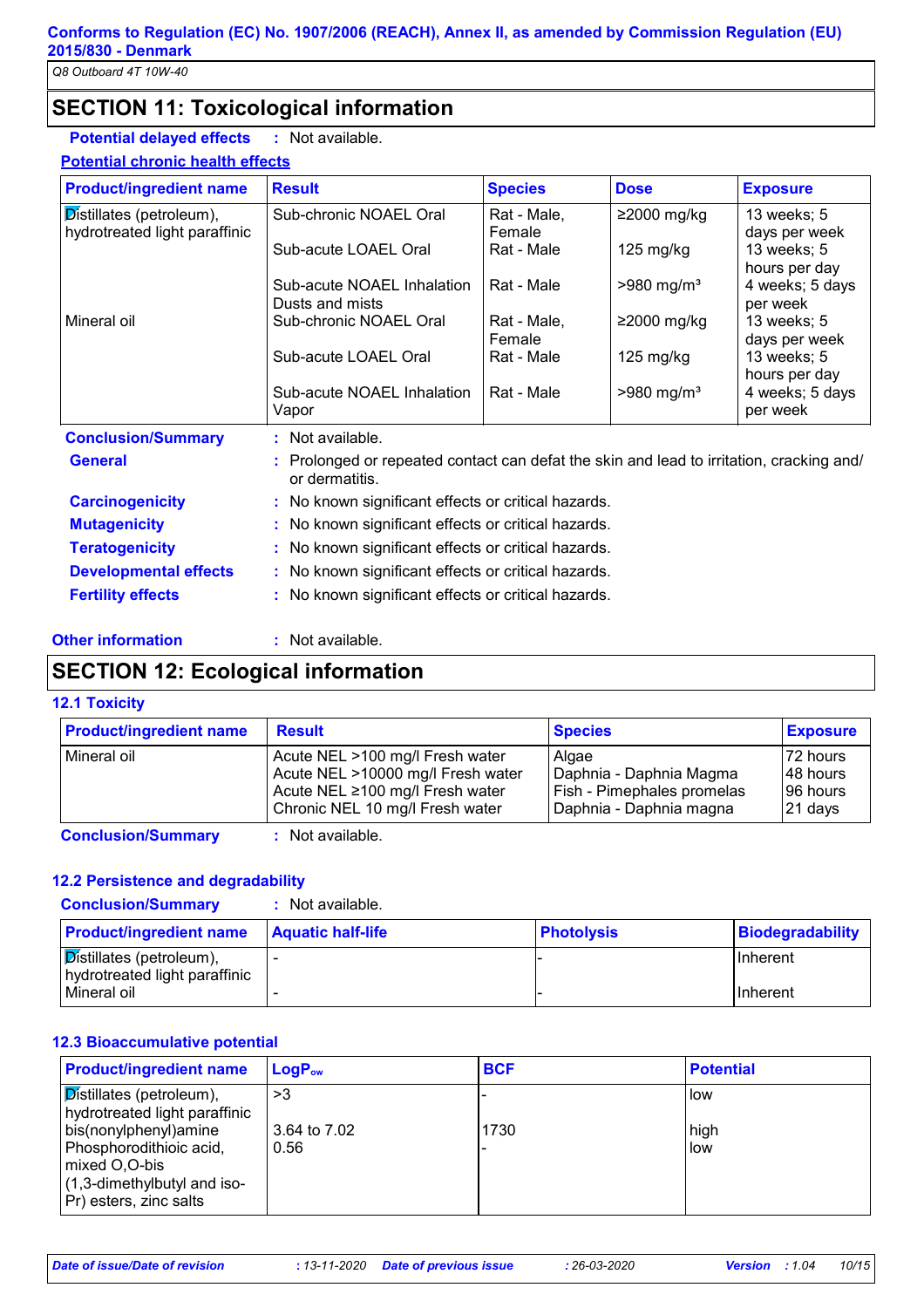## **SECTION 12: Ecological information**

| <b>12.4 Mobility in soil</b>                            |                  |
|---------------------------------------------------------|------------------|
| <b>Soil/water partition</b><br><b>coefficient (Koc)</b> | : Not available. |
| <b>Mobility</b>                                         | : Not available. |

#### **12.5 Results of PBT and vPvB assessment**

This mixture does not contain any substances that are assessed to be a PBT or a vPvB.

#### **12.6 Other adverse effects** : No known significant effects or critical hazards.

## **SECTION 13: Disposal considerations**

The information in this section contains generic advice and guidance. The list of Identified Uses in Section 1 should be consulted for any available use-specific information provided in the Exposure Scenario(s).

#### **13.1 Waste treatment methods**

| <b>Product</b>             |                                                                                                                                                                                                                                                                                                                                                                                                                                                                                                                                                      |
|----------------------------|------------------------------------------------------------------------------------------------------------------------------------------------------------------------------------------------------------------------------------------------------------------------------------------------------------------------------------------------------------------------------------------------------------------------------------------------------------------------------------------------------------------------------------------------------|
| <b>Methods of disposal</b> | : The generation of waste should be avoided or minimized wherever possible.<br>Disposal of this product, solutions and any by-products should at all times comply<br>with the requirements of environmental protection and waste disposal legislation<br>and any regional local authority requirements. Dispose of surplus and non-<br>recyclable products via a licensed waste disposal contractor. Waste should not be<br>disposed of untreated to the sewer unless fully compliant with the requirements of<br>all authorities with jurisdiction. |
| <b>Hazardous waste</b>     | Yes.                                                                                                                                                                                                                                                                                                                                                                                                                                                                                                                                                 |

**European waste catalogue (EWC)**

| <b>Waste code</b>          | <b>Waste designation</b>                                                                                                                                                                                                                    |
|----------------------------|---------------------------------------------------------------------------------------------------------------------------------------------------------------------------------------------------------------------------------------------|
| 13 02 05*                  | mineral-based non-chlorinated engine, gear and lubricating oils                                                                                                                                                                             |
| <b>Packaging</b>           |                                                                                                                                                                                                                                             |
| <b>Methods of disposal</b> | : The generation of waste should be avoided or minimized wherever possible. Waste<br>packaging should be recycled. Incineration or landfill should only be considered<br>when recycling is not feasible.                                    |
| <b>Special precautions</b> | : This material and its container must be disposed of in a safe way. Empty containers<br>or liners may retain some product residues. Avoid dispersal of spilled material and<br>runoff and contact with soil, waterways, drains and sewers. |

## **SECTION 14: Transport information**

|                                           | <b>ADR/RID</b> | <b>ADN</b>     | <b>IMDG</b>    | <b>IATA</b>    |
|-------------------------------------------|----------------|----------------|----------------|----------------|
| 14.1 UN number                            | Not regulated. | Not regulated. | Not regulated. | Not regulated. |
| 14.2 UN proper<br>shipping name           | $\blacksquare$ |                |                |                |
| <b>14.3 Transport</b><br>hazard class(es) | -              |                |                |                |
| 14.4 Packing<br>group                     |                |                |                |                |
| 14.5<br><b>Environmental</b><br>hazards   | No.            | No.            | No.            | No.            |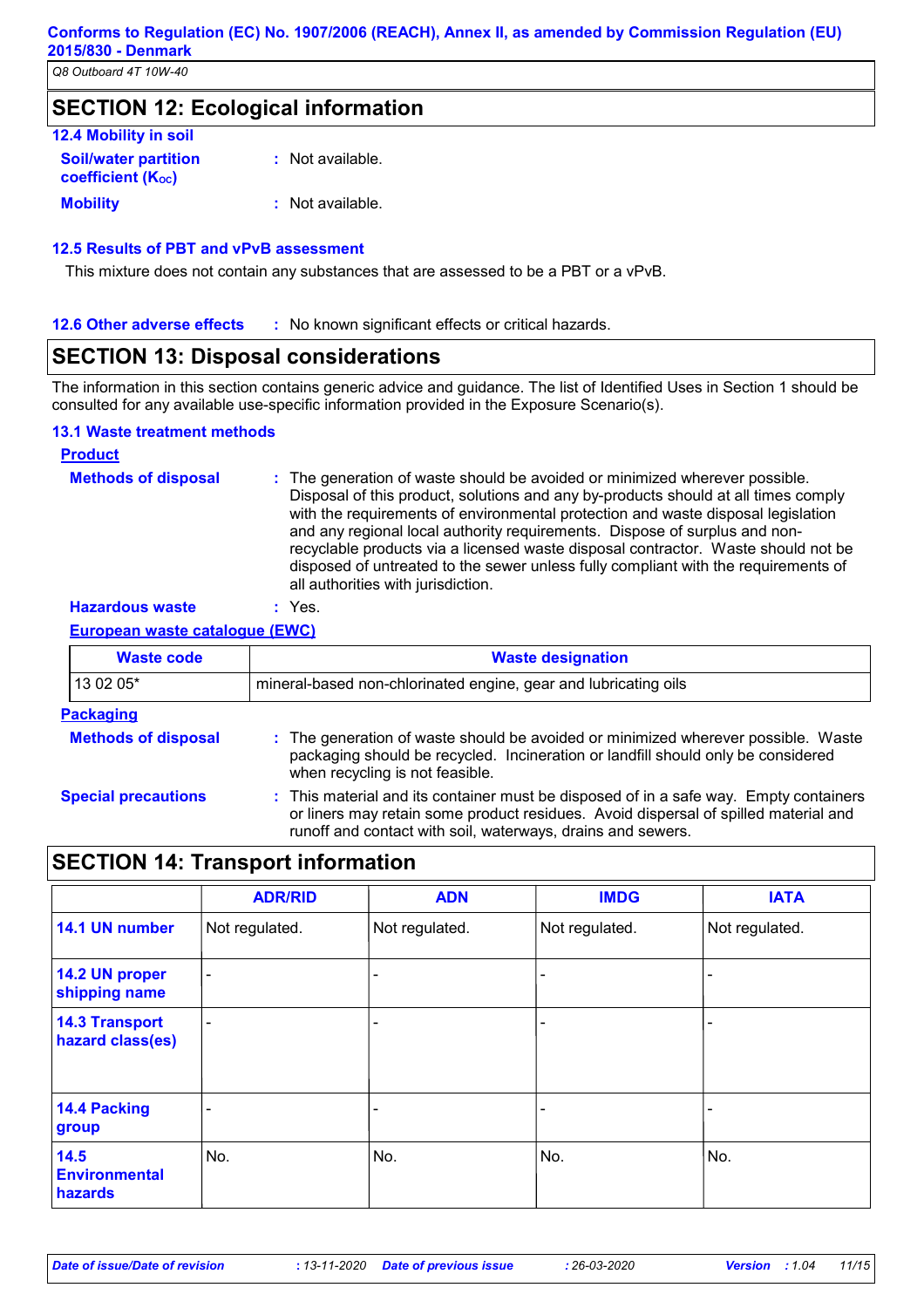*Q8 Outboard 4T 10W-40*

## **SECTION 14: Transport information**

|      | 14.6 Special precautions for : Transport within user's premises: always transport in closed containers that are |
|------|-----------------------------------------------------------------------------------------------------------------|
| user | upright and secure. Ensure that persons transporting the product know what to do in                             |
|      | the event of an accident or spillage.                                                                           |

| <b>14.7 Transport in bulk</b> | : Not available. |
|-------------------------------|------------------|
| according to IMO              |                  |
| <b>instruments</b>            |                  |

## **SECTION 15: Regulatory information**

**15.1 Safety, health and environmental regulations/legislation specific for the substance or mixture**

**EU Regulation (EC) No. 1907/2006 (REACH)**

**Annex XIV - List of substances subject to authorization**

#### **Annex XIV**

None of the components are listed.

**Substances of very high concern**

None of the components are listed.

**Annex XVII - Restrictions** : Not applicable.

**on the manufacture, placing on the market and use of certain dangerous substances, mixtures and articles**

#### **Other EU regulations**

**Industrial emissions (integrated pollution prevention and control) - Air :** Not listed **Industrial emissions :** Not listed

**(integrated pollution prevention and control) - Water**

**Ozone depleting substances (1005/2009/EU)**

Not listed.

**Prior Informed Consent (PIC) (649/2012/EU)**

Not listed.

**Seveso Directive**

This product is not controlled under the Seveso Directive.

#### **National regulations**

| <b>MAL-code</b> | $: 00-3$ |
|-----------------|----------|
|                 |          |

#### **Protection based on MAL : According to the regulations on work involving coded products, the following stipulations apply to the use of personal protective equipment:**

**General:** Gloves must be worn for all work that may result in soiling. Apron/ coveralls/protective clothing must be worn when soiling is so great that regular work clothes do not adequately protect skin against contact with the product. A face shield must be worn in work involving spattering if a full mask is not required. In this case, other recommended use of eye protection is not required.

In all spraying operations in which there is return spray, the following must be worn: respiratory protection and arm protectors/apron/coveralls/protective clothing as appropriate or as instructed.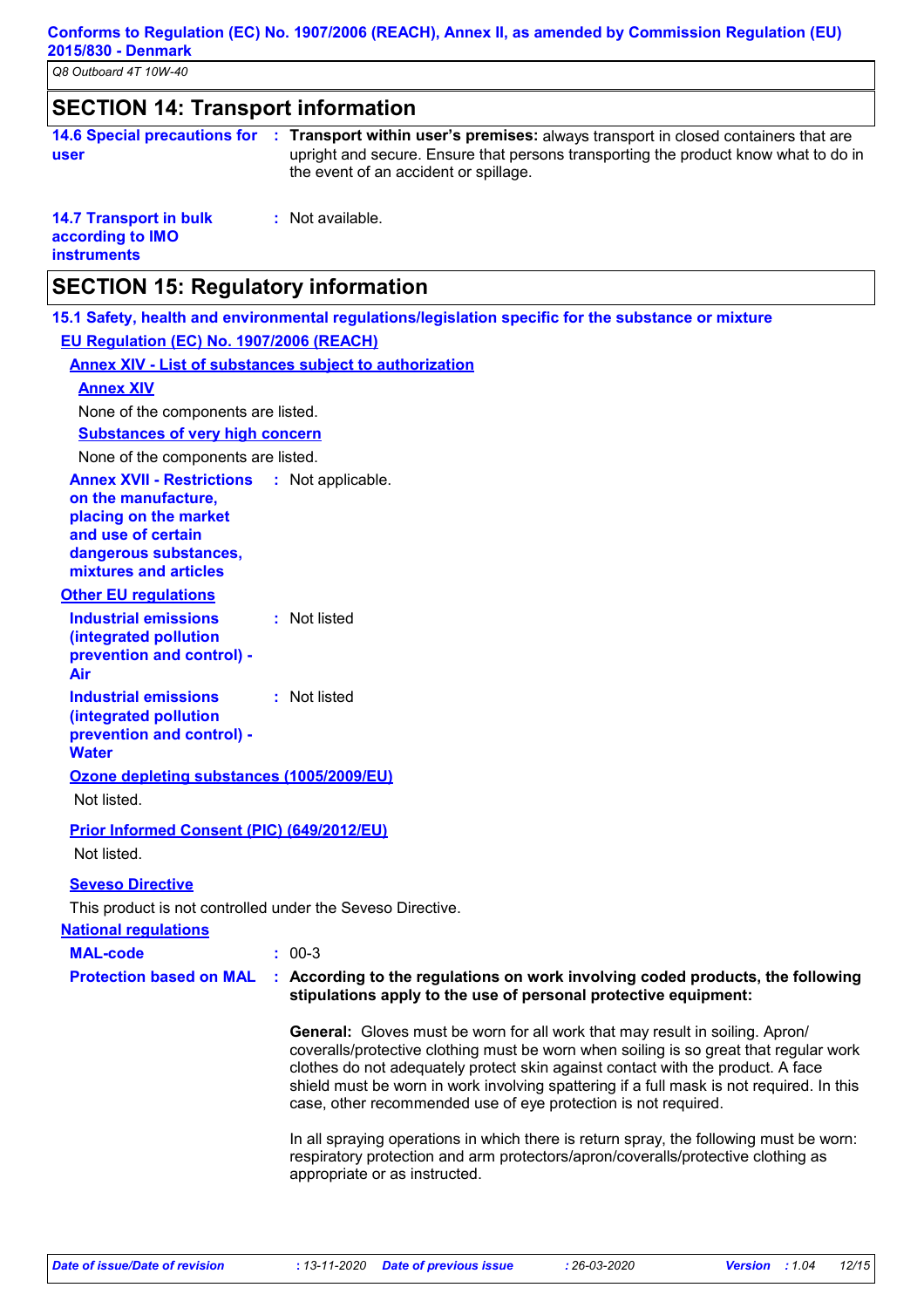## **SECTION 15: Regulatory information**

|                                                        | Japan inventory (ISHL): Not determined.                                                                                                                                        |
|--------------------------------------------------------|--------------------------------------------------------------------------------------------------------------------------------------------------------------------------------|
| <b>Japan</b>                                           | Japan inventory (ENCS): Not determined.                                                                                                                                        |
|                                                        | ELINCS. Please contact your supplier for information on the inventory status of this<br>material.                                                                              |
| <b>Europe</b>                                          | : At least one component is not listed in EINECS but all such components are listed in                                                                                         |
| <b>China</b>                                           | All components are listed or exempted.                                                                                                                                         |
| <b>Canada</b>                                          | All components are listed or exempted.                                                                                                                                         |
| <b>Australia</b>                                       | : All components are listed or exempted.                                                                                                                                       |
| <b>Inventory list</b>                                  |                                                                                                                                                                                |
| Not listed.                                            |                                                                                                                                                                                |
|                                                        | <b>UNECE Aarhus Protocol on POPs and Heavy Metals</b>                                                                                                                          |
| Not listed.                                            |                                                                                                                                                                                |
|                                                        | <b>Rotterdam Convention on Prior Informed Consent (PIC)</b>                                                                                                                    |
| Not listed.                                            |                                                                                                                                                                                |
|                                                        | <b>Stockholm Convention on Persistent Organic Pollutants</b>                                                                                                                   |
| Not listed.                                            |                                                                                                                                                                                |
| <b>Montreal Protocol</b>                               |                                                                                                                                                                                |
|                                                        |                                                                                                                                                                                |
| Not listed.                                            |                                                                                                                                                                                |
|                                                        | <b>Chemical Weapon Convention List Schedules I, II &amp; III Chemicals</b>                                                                                                     |
| <b>VOC content</b><br><b>International regulations</b> | : Exempt.                                                                                                                                                                      |
| (WGK)                                                  |                                                                                                                                                                                |
| <b>Hazard class for water</b>                          | $\cdot$ 1                                                                                                                                                                      |
|                                                        | *See Regulations.                                                                                                                                                              |
|                                                        |                                                                                                                                                                                |
|                                                        | Caution The regulations contain other stipulations in addition to the above.                                                                                                   |
|                                                        | When machine grinding, eye protection must be worn. Work gloves must always be<br>worn.                                                                                        |
|                                                        | <b>Polishing:</b> When polishing treated surfaces, a mask with dust filter must be worn.                                                                                       |
|                                                        | fumes from wet items from passing through workers' inhalation zone.                                                                                                            |
|                                                        | <b>Drying:</b> Items for drying/drying ovens that are temporarily placed on such things as<br>rack trolleys, etc. must be equipped with a mechanical exhaust system to prevent |
|                                                        |                                                                                                                                                                                |
|                                                        |                                                                                                                                                                                |
|                                                        | - Air-supplied full mask, coveralls and hood must be worn.                                                                                                                     |
|                                                        | or booth.                                                                                                                                                                      |
|                                                        | During all spraying where atomization occurs in cabins or spray booths where the<br>operator is inside the spray zone and during spraying outside a closed facility, cabin     |
|                                                        | - Arm protectors and apron must be worn.                                                                                                                                       |
|                                                        | When spraying in existing* spray booths, if the operator is outside the spray zone.                                                                                            |
|                                                        | - Coveralls must be worn.                                                                                                                                                      |
|                                                        | cabins or booths of the existing* facility type, if the operator is inside the spray zone.                                                                                     |
|                                                        | When using scraper or knife, brush, roller, etc. for pre- and post-treatments in                                                                                               |
|                                                        | booths or cabins, if there is a risk of contact with wet paint or organic solvents.                                                                                            |
|                                                        | MAL-code: 00-3<br>Application: During downtimes, cleaning and repair of closed facilities, spray                                                                               |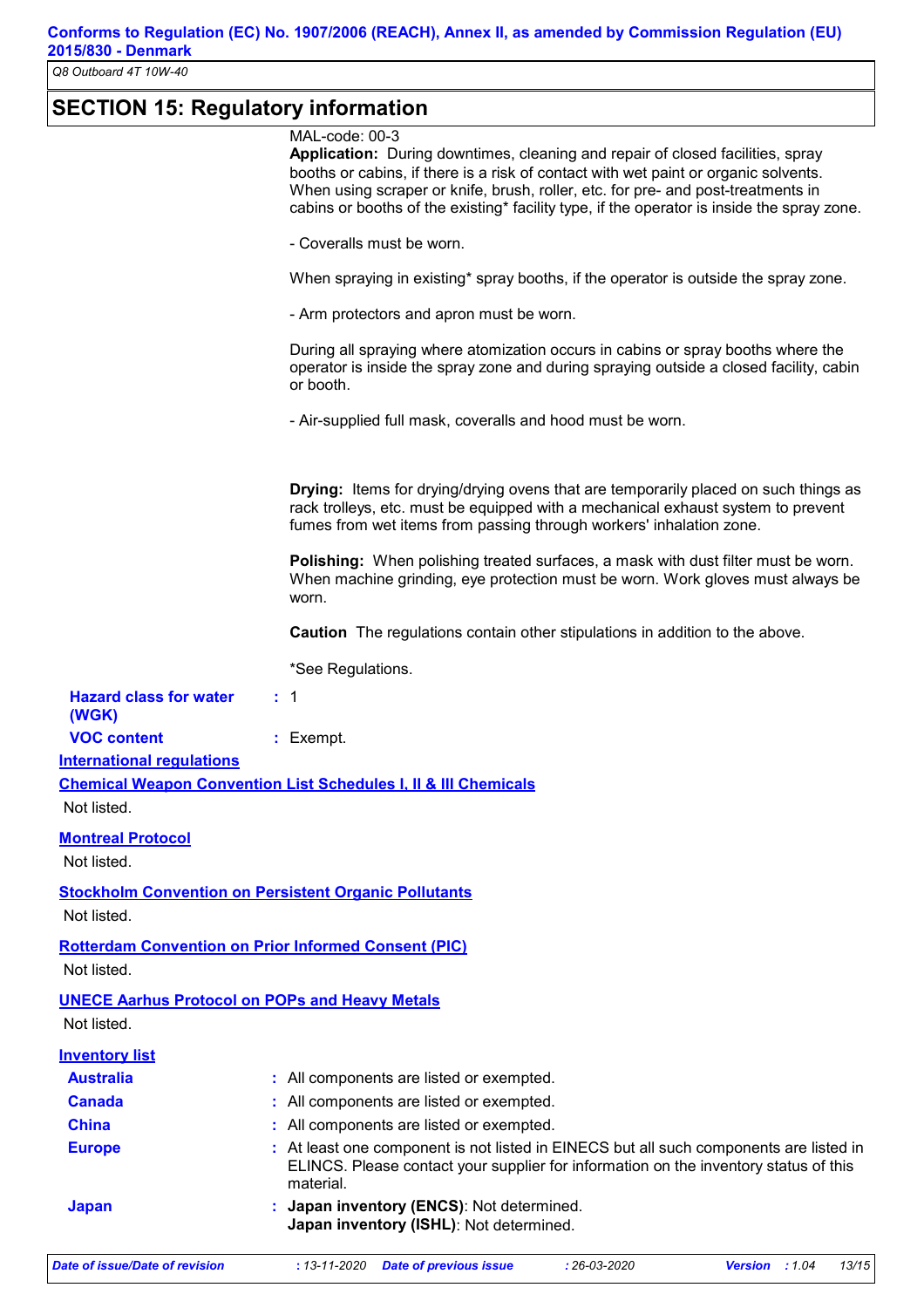$\overline{\phantom{0}}$ 

| <b>New Zealand</b>                               | : All components are listed or exempted.                                                        |
|--------------------------------------------------|-------------------------------------------------------------------------------------------------|
| <b>Philippines</b>                               | : All components are listed or exempted.                                                        |
| <b>Republic of Korea</b>                         | : All components are listed or exempted.                                                        |
| <b>Taiwan</b>                                    | : All components are listed or exempted.                                                        |
| <b>Thailand</b>                                  | : Not determined.                                                                               |
| <b>Turkey</b>                                    | : Not determined.                                                                               |
| <b>United States</b>                             | : Not determined.                                                                               |
| <b>Viet Nam</b>                                  | : Not determined.                                                                               |
| <b>15.2 Chemical Safety</b><br><b>Assessment</b> | : This product contains substances for which Chemical Safety Assessments are still<br>required. |

## **SECTION 16: Other information**

|                                      | $\nabla$ Indicates information that has changed from previously issued version.                                                                                         |
|--------------------------------------|-------------------------------------------------------------------------------------------------------------------------------------------------------------------------|
| <b>Abbreviations and</b><br>acronyms | $:$ ATE = Acute Toxicity Estimate<br>CLP = Classification, Labelling and Packaging Regulation [Regulation (EC) No.<br>1272/2008]<br>DMEL = Derived Minimal Effect Level |
|                                      | DNEL = Derived No Effect Level<br>EUH statement = CLP-specific Hazard statement<br>$N/A = Not available$                                                                |
|                                      | PBT = Persistent, Bioaccumulative and Toxic<br>PNEC = Predicted No Effect Concentration                                                                                 |
|                                      | <b>RRN = REACH Registration Number</b><br>SGG = Segregation Group<br>vPvB = Very Persistent and Very Bioaccumulative                                                    |

**Procedure used to derive the classification according to Regulation (EC) No. 1272/2008 [CLP/GHS]**

| <b>Classification</b> | <b>Justification</b> |
|-----------------------|----------------------|
| Not classified.       |                      |

#### **Full text of abbreviated H statements**

| H304 | May be fatal if swallowed and enters airways.           |
|------|---------------------------------------------------------|
| H315 | Causes skin irritation.                                 |
| H318 | Causes serious eye damage.                              |
| H411 | Toxic to aquatic life with long lasting effects.        |
| H413 | May cause long lasting harmful effects to aquatic life. |

#### **Full text of classifications [CLP/GHS]**

| Aquatic Chronic 2<br>Aquatic Chronic 4<br>Asp. Tox. 1<br>Eye Dam. 1<br>Skin Irrit. 2 | AQUATIC HAZARD (LONG-TERM) - Category 2<br>AQUATIC HAZARD (LONG-TERM) - Category 4<br><b>ASPIRATION HAZARD - Category 1</b><br>SERIOUS EYE DAMAGE/ EYE IRRITATION - Category 1<br>SKIN CORROSION/IRRITATION - Category 2 |
|--------------------------------------------------------------------------------------|--------------------------------------------------------------------------------------------------------------------------------------------------------------------------------------------------------------------------|
| <b>Training advice</b>                                                               | : Ensure operatives are trained to minimise exposures.                                                                                                                                                                   |
| Date of printing                                                                     | $: 13 - 11 - 2020$                                                                                                                                                                                                       |
| Date of issue/Date of<br>revision                                                    | $: 13 - 11 - 2020$                                                                                                                                                                                                       |
| Date of previous issue                                                               | $: 26-03-2020$                                                                                                                                                                                                           |
| <b>Version</b>                                                                       | : 1.04                                                                                                                                                                                                                   |
| <b>Prepared by</b>                                                                   | : Kuwait Petroleum Research & Technology B.V., The Netherlands                                                                                                                                                           |
| <b>Notice to reader</b>                                                              |                                                                                                                                                                                                                          |